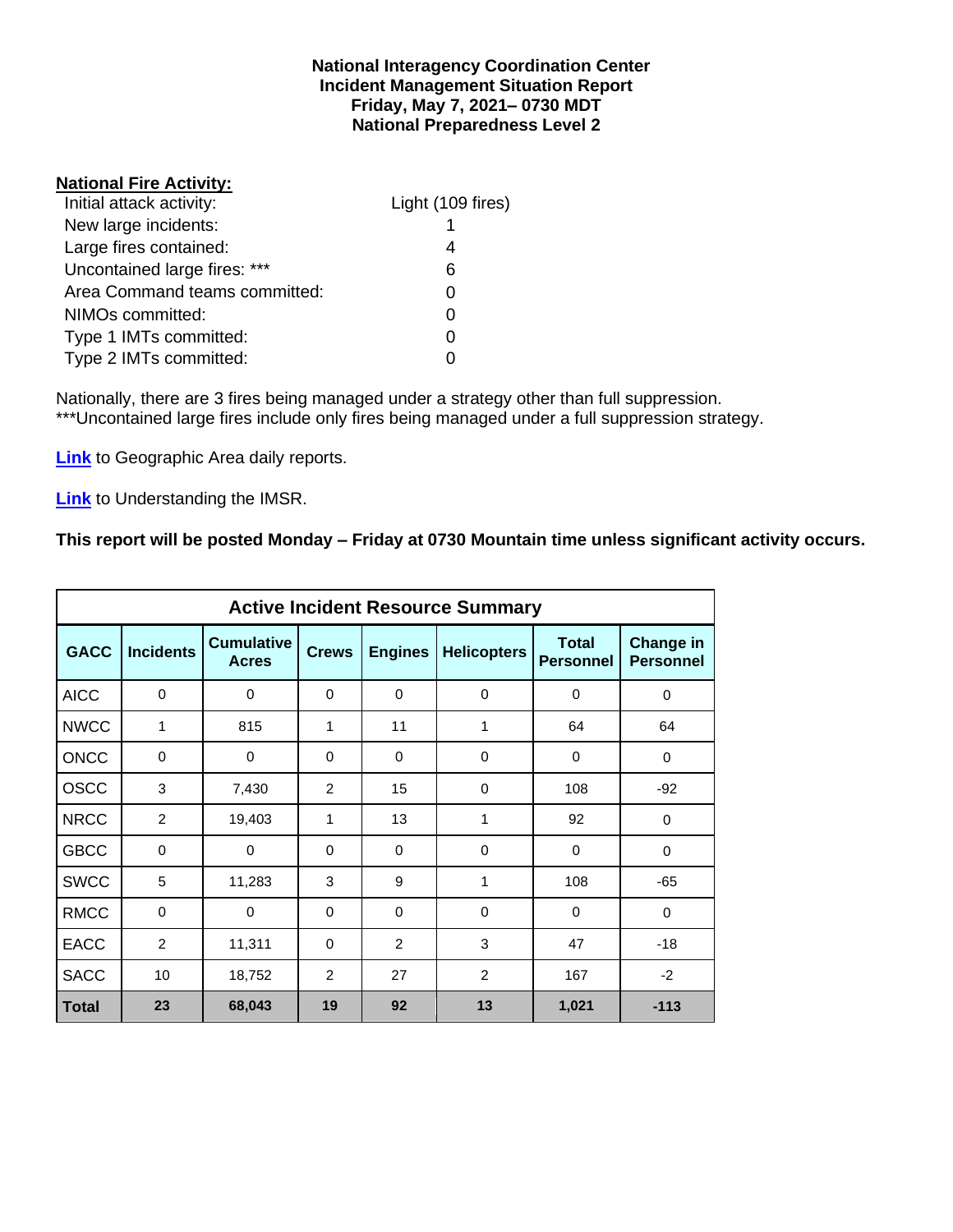| Southwest Area (PL 3)    |   |
|--------------------------|---|
| New fires:               | 8 |
| New large incidents:     |   |
| Uncontained large fires: |   |

**Three Rivers**, Lincoln NF, USFS. Twelve miles northwest of Ruidoso, NM. Short grass and timber. Minimal fire behavior with creeping and smoldering. Area and trail closures in effect.

**Flag**, Colorado River District, BLM. Twelve miles southeast of Kingman, AZ. Chaparral and timber. Minimal fire behavior with smoldering. Area and trail closures in effect.

**Bonito Rock**, Fort Apache Agency, BIA. Fifteen miles southeast of Whiteriver, AZ. Timber and brush. Minimal fire behavior with smoldering. Road closures in effect.

| <b>Incident Name</b> | <b>Unit</b>   | <b>Size</b><br>$\frac{9}{6}$ |      | Ctn/<br>Est |      | Personnel |       | <b>Resources</b> |     |     | <b>Strc</b> | \$\$ | Origin     |     |
|----------------------|---------------|------------------------------|------|-------------|------|-----------|-------|------------------|-----|-----|-------------|------|------------|-----|
|                      |               | Acres                        | Chge |             | Comp |           | Total | Chge             | Crw | Eng | Heli        | Lost | <b>CTD</b> | Own |
| <b>Three Rivers</b>  | <b>NM-LNF</b> | 7,033                        |      | 40          | Ctn  | 7/4       | 74    | -58              | ົ   | 4   |             |      | 3.9M       | FS  |
| Flag                 | AZ-CRD        | ,267                         |      | 90          | Ctn  | 5/8       | 13    |                  |     |     |             |      | 3.2M       | BLM |
| <b>Bonito Rock</b>   | AZ-FTA        | .668                         |      | 40          | Ctn  | 5/21      | っ     |                  |     |     |             |      | 2M         | BIA |

## **Southern California Area (PL 2)**

| New fires:               | 19 |
|--------------------------|----|
| New large incidents:     |    |
| Uncontained large fires: |    |

| <b>Incident Name</b> | Unit   |       | <b>Size</b> |     | Ctn/<br>$\%$ |       | Personnel |       | <b>Resources</b> |     |      | <b>Strc</b> | \$\$ | Origin     |
|----------------------|--------|-------|-------------|-----|--------------|-------|-----------|-------|------------------|-----|------|-------------|------|------------|
|                      |        | Acres | Chge        |     | Comp         | Est   | Total     | Chge  | Crw              | Eng | Heli | ∟ost        | CTD  | Own        |
| Southern             | CA-MVU | 5.366 |             | 100 | Ctr          | $---$ | 25        | $-37$ |                  |     |      |             | .3M  | <b>ST</b>  |
| Owens                | CA-CDD | .512  |             | 100 | Ctr          | $---$ | 35        | $-55$ |                  |     |      |             | 375K | <b>BLM</b> |

MVU – San Diego Unit, Cal Fire CCD – California Desert District, BLM

#### **Eastern Area (PL 2)**

| New fires:               | 17 |
|--------------------------|----|
| New large incidents:     |    |
| Uncontained large fires: |    |

| <b>Incident Name</b> | Unit          |       | <b>Size</b> | $\%$ | Ctn/ | Est   | Personnel |      | <b>Resources</b> |     |      | <b>Strc</b> | \$\$ | Origin     |
|----------------------|---------------|-------|-------------|------|------|-------|-----------|------|------------------|-----|------|-------------|------|------------|
|                      |               | Acres | Chge        |      | Comp |       | Total     | Chge | Crw              | Eng | Heli | ∟ost        | CTD  | Own        |
| <b>Brittle</b>       | MI-HMF        | 5.781 | 115         | 100  | Ctn  | $---$ | ື         | -14  |                  |     |      |             | .5M  | FS         |
| RL 203 Goods         | <b>MN-RLA</b> | 5.530 |             | 100  | Ctr  | $---$ | 44        | -4   |                  |     |      |             | 914K | <b>BIA</b> |

HMF – Huron-Manistee NF, USFS RLA – Red Lake Agency, BIA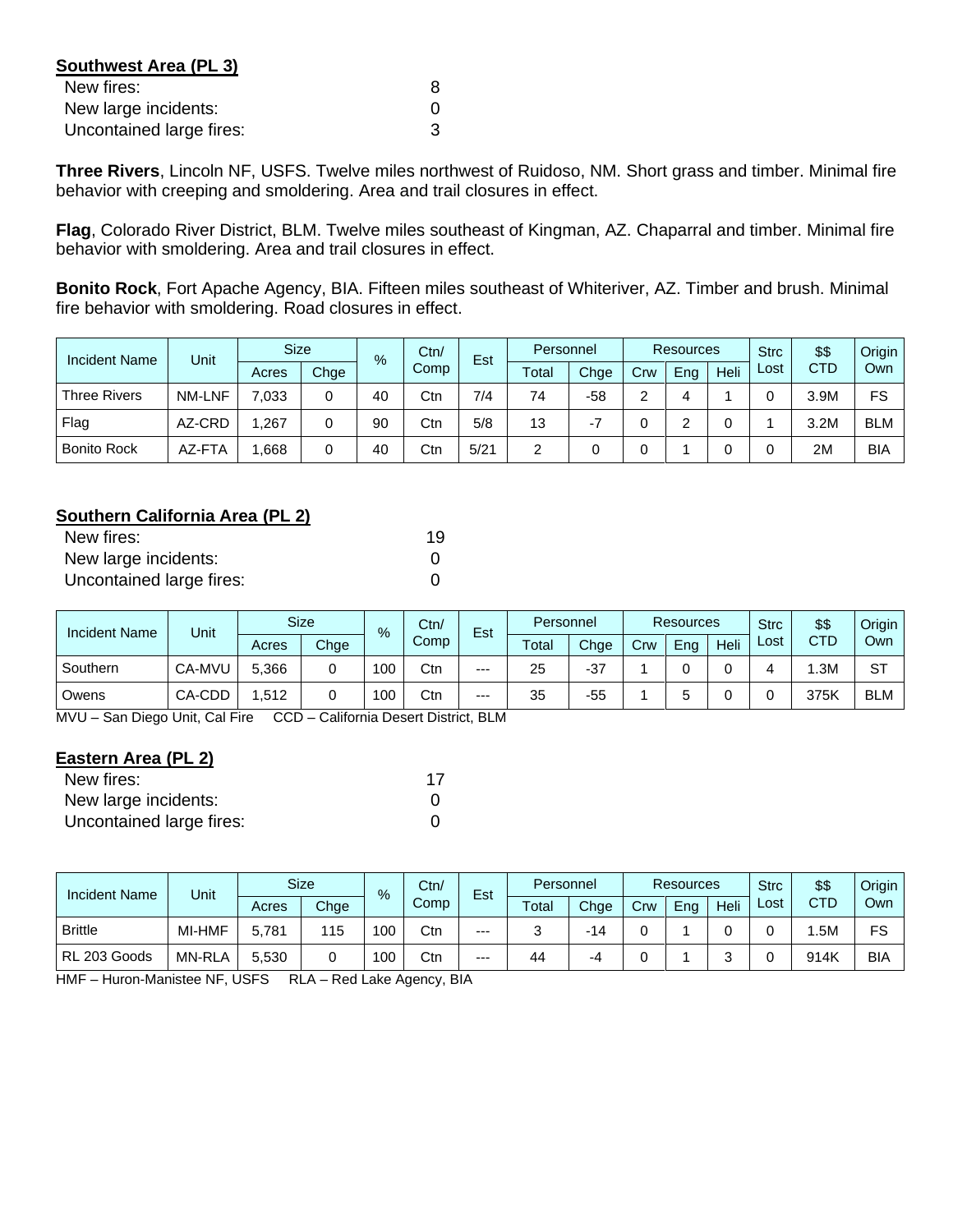## **Southern Area (PL 1)**

| New fires:               |  |
|--------------------------|--|
| New large incidents:     |  |
| Uncontained large fires: |  |

| Incident Name                                                                                            | Unit          |        | <b>Size</b><br>% |    | Ctn/ | Est  | Personnel |      | <b>Resources</b> |     |      | <b>Strc</b> | \$\$       | Origin    |
|----------------------------------------------------------------------------------------------------------|---------------|--------|------------------|----|------|------|-----------|------|------------------|-----|------|-------------|------------|-----------|
|                                                                                                          |               | Acres  | Chge             |    | Comp |      | Total     | Chae | Crw              | Ena | Heli | Lost        | <b>CTD</b> | Own       |
| Large Fires Being Managed with a Strategy Other Than Full Suppression Without a Type 1 or 2 IMT Assigned |               |        |                  |    |      |      |           |      |                  |     |      |             |            |           |
| <b>Four Sixteen</b>                                                                                      | <b>FL-FLS</b> | 13.302 | 0                | 85 | Comp | 5/9  | 28        | 15   |                  |     | 6    |             | 87K        | <b>ST</b> |
| Hogback                                                                                                  | VA-VAS        | 1.730  | 0                | 60 | Comp | UNK  | 21        | 0    |                  |     | 0    |             | 5K         | <b>ST</b> |
| High Fence                                                                                               | <b>FL-FLS</b> | 700    | 0                | 75 | Comp | 5/10 | 10        | -4   |                  |     | 0    |             | 5K         | <b>ST</b> |

FLS - Florida Forest Service VAS – Virginia Department of Forestry

### **Northern Rockies Area (PL 1)**

| New fires:               |  |
|--------------------------|--|
| New large incidents:     |  |
| Uncontained large fires: |  |

**Roosevelt Creek**, Dakota Prairie National Grasslands, USFS. Thirteen miles northwest of Medora, ND. Tall grass, brush and timber. No new information. Last report unless new information is received.

**Little Swallow**, Fort Berthold Agency, BIA. Ten miles south of Mandaree, ND. Tall grass and timber. No new information. Last report unless new information is received.

| <b>Incident Name</b>  | Unit   |       | <b>Size</b> | %  |      | Ctn/<br>Est |       | Personnel |     | <b>Resources</b> |      |      | \$\$       | Origin |
|-----------------------|--------|-------|-------------|----|------|-------------|-------|-----------|-----|------------------|------|------|------------|--------|
|                       |        | Acres | Chge        |    | Comp |             | Total | Chge      | Crw | Eng              | Heli | Lost | <b>CTD</b> | Own    |
| Roosevelt<br>Creek    | ND-DPF | 4,603 | 0           | 80 | Ctn  | UNK         | 59    |           |     |                  |      |      | 450K       | FS     |
| <b>Little Swallow</b> | ND-FBA | 9,803 | 0           | 80 | Ctn  | UNK         | 33    |           |     |                  |      |      | 85K        | BIA    |

#### **Northwest Area (PL 1)**

| New fires:               | 12 |
|--------------------------|----|
| New large incidents:     |    |
| Uncontained large fires: |    |

\* **Meadow**, Fremont-Winema NF, USFS. Nine miles northeast of Chiloquin, OR. Brush and timber. Moderate fire behavior with creeping and smoldering.

| <b>Incident Name</b> | Unit   |       | <b>Size</b> | Ctn/<br>$\%$<br>Comp |     |     |       |       |     |     |      |      |      |     |  |  |  |  |  |  |  | Est | Personnel |  | <b>Resources</b> |  | <b>Strc</b> | \$\$ | Origin |
|----------------------|--------|-------|-------------|----------------------|-----|-----|-------|-------|-----|-----|------|------|------|-----|--|--|--|--|--|--|--|-----|-----------|--|------------------|--|-------------|------|--------|
|                      |        | Acres | Chge        |                      |     |     | Total | Chge  | Crw | Ena | Heli | ∟ost | CTD  | Own |  |  |  |  |  |  |  |     |           |  |                  |  |             |      |        |
| * Meadow             | OR-FWF | 815   | $---$       | 50                   | Ctn | 5/8 | 64    | $---$ |     |     |      |      | 325K | FS  |  |  |  |  |  |  |  |     |           |  |                  |  |             |      |        |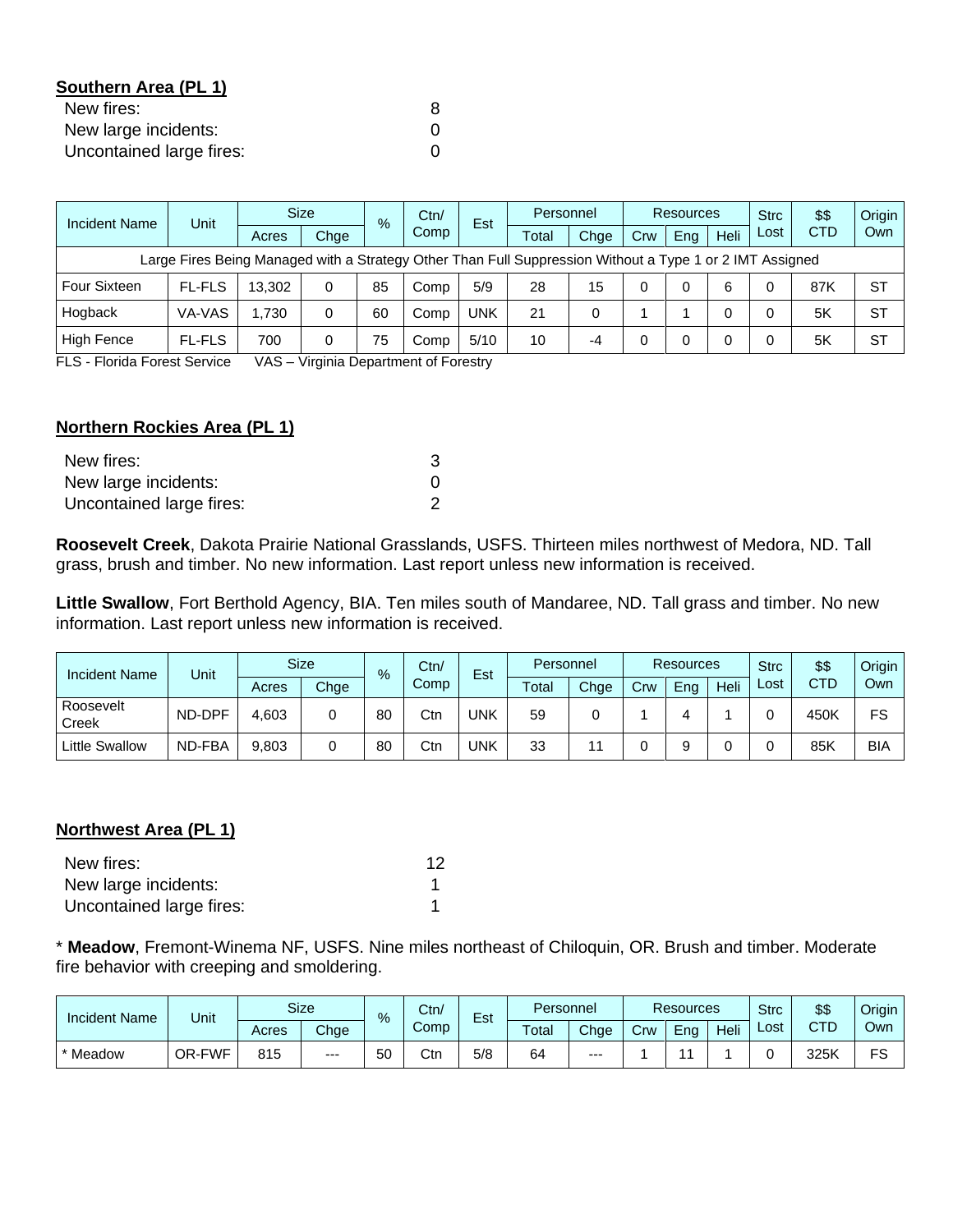| Area                     |              | <b>BIA</b>       | <b>Thes and Acres Testerday (by Frotection)</b> .<br><b>BLM</b> | <b>FWS</b>     | <b>NPS</b>       | ST/OT          | <b>USFS</b>    | <b>TOTAL</b>            |  |
|--------------------------|--------------|------------------|-----------------------------------------------------------------|----------------|------------------|----------------|----------------|-------------------------|--|
|                          | <b>FIRES</b> | $\mathbf 0$      | $\mathbf 0$                                                     | $\mathbf 0$    | $\mathbf 0$      | $\mathbf 0$    | $\mathbf 0$    | $\mathbf 0$             |  |
| Alaska Area              | <b>ACRES</b> | $\boldsymbol{0}$ | $\overline{0}$                                                  | $\overline{0}$ | $\mathbf 0$      | $\overline{0}$ | $\pmb{0}$      | $\mathbf 0$             |  |
| Northwest Area           | <b>FIRES</b> | $\mathbf 0$      | $\mathbf{1}$                                                    | $\mathbf{0}$   | $\overline{0}$   | 8              | 3              | 12                      |  |
|                          | <b>ACRES</b> | $\pmb{0}$        | $\mathbf 0$                                                     | $\mathbf 0$    | $\pmb{0}$        | 10             | 719            | 729                     |  |
| Northern California Area | <b>FIRES</b> | $\pmb{0}$        | $\pmb{0}$                                                       | $\mathbf 0$    | $\mathbf 0$      | 15             | $\mathbf{1}$   | 16                      |  |
|                          | <b>ACRES</b> | $\pmb{0}$        | $\pmb{0}$                                                       | $\mathbf 0$    | $\boldsymbol{0}$ | $6\phantom{1}$ | $\pmb{0}$      | $6\phantom{1}$          |  |
| Southern California Area | <b>FIRES</b> | $\mathbf 0$      | $\mathbf{1}$                                                    | $\mathbf 0$    | $\mathbf{0}$     | 16             | $\overline{2}$ | 19                      |  |
|                          | <b>ACRES</b> | $\boldsymbol{0}$ | $\overline{0}$                                                  | $\mathbf 0$    | $\overline{0}$   | 290            | 16             | 306                     |  |
| Northern Rockies Area    | <b>FIRES</b> | $\mathbf 0$      | $\mathbf{1}$                                                    | $\mathbf 0$    | $\mathbf 0$      | $\mathbf{1}$   | $\mathbf{1}$   | $\mathbf{3}$            |  |
|                          | <b>ACRES</b> | $\pmb{0}$        | 10                                                              | $\mathbf 0$    | $\mathbf{0}$     | $\mathbf 0$    | $\overline{4}$ | 14                      |  |
| Great Basin Area         | <b>FIRES</b> | $\mathbf{1}$     | 11                                                              | $\mathbf 0$    | $\mathbf 0$      | 11             | 3              | 26                      |  |
|                          | <b>ACRES</b> | $\pmb{0}$        | 16                                                              | $\mathbf 0$    | $\pmb{0}$        | 143            | $\pmb{0}$      | 159                     |  |
| Southwest Area           | <b>FIRES</b> | $\mathbf{1}$     | $\mathbf{1}$                                                    | $\mathbf 0$    | $\overline{0}$   | $\mathbf{1}$   | 5              | 8                       |  |
|                          | <b>ACRES</b> | $\pmb{0}$        | $\overline{0}$                                                  | $\mathbf 0$    | $\boldsymbol{0}$ | $\overline{2}$ | $\overline{2}$ | $\overline{\mathbf{4}}$ |  |
| Rocky Mountain Area      | <b>FIRES</b> | $\mathbf 0$      | $\mathbf 0$                                                     | $\mathbf 0$    | $\mathbf 0$      | $\overline{0}$ | $\mathbf 0$    | $\mathbf 0$             |  |
|                          | <b>ACRES</b> | $\pmb{0}$        | $\mathbf 0$                                                     | $\mathbf 0$    | $\pmb{0}$        | $\overline{0}$ | $\pmb{0}$      | $\mathbf 0$             |  |
| Eastern Area             | <b>FIRES</b> | 3                | $\mathbf 0$                                                     | $\overline{2}$ | $\pmb{0}$        | 12             | $\pmb{0}$      | 17                      |  |
|                          | <b>ACRES</b> | 95               | $\overline{0}$                                                  | 73             | $\boldsymbol{0}$ | 55             | $\pmb{0}$      | 223                     |  |
| Southern Area            | <b>FIRES</b> | $\pmb{0}$        | $\mathbf 0$                                                     | $\mathbf{1}$   | $\overline{0}$   | $\overline{7}$ | $\mathbf 0$    | 8                       |  |
|                          | <b>ACRES</b> | $\mathbf 0$      | $\pmb{0}$                                                       | 60             | $\pmb{0}$        | 346            | $\pmb{0}$      | 406                     |  |
| <b>TOTAL FIRES:</b>      |              | $5\phantom{a}$   | 15                                                              | $\overline{3}$ | $\pmb{0}$        | 71             | 15             | 109                     |  |
| <b>TOTAL ACRES:</b>      |              | 95               | 26                                                              | 133            | $\pmb{0}$        | 853            | 741            | 1,849                   |  |

**Fires and Acres Yesterday (by Protection):**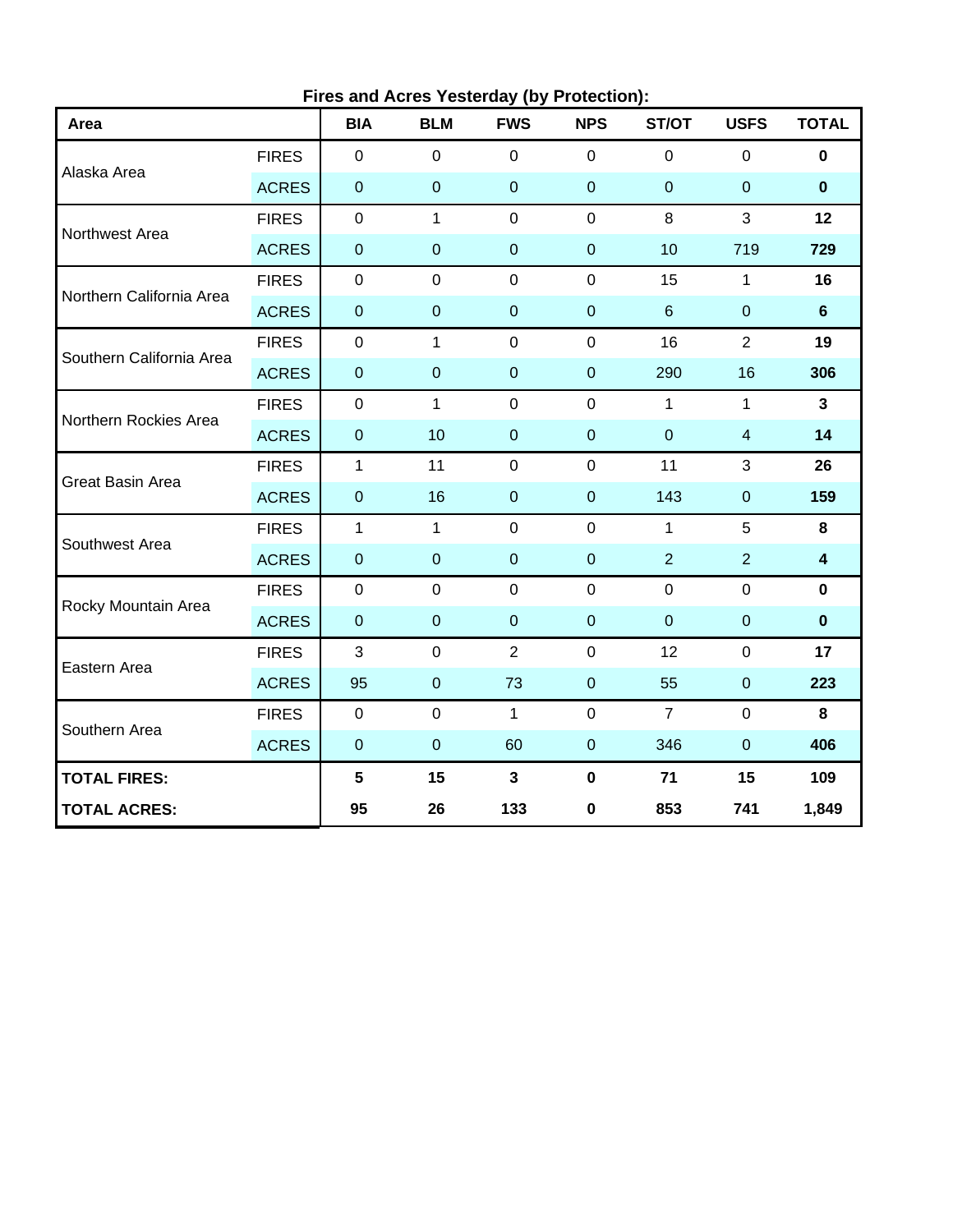**Fires and Acres Year-to-Date (by Protection):**

| Area                     |              | <b>BIA</b>     | <b>BLM</b>       | <b>FWS</b>     | <b>NPS</b>              | ST/OT   | <b>USFS</b>    | <b>TOTAL</b> |
|--------------------------|--------------|----------------|------------------|----------------|-------------------------|---------|----------------|--------------|
|                          | <b>FIRES</b> | $\mathbf 0$    | 4                | $\overline{0}$ | $\mathbf 0$             | 26      | $\overline{4}$ | 34           |
| Alaska Area              | <b>ACRES</b> | $\overline{0}$ | $\boldsymbol{0}$ | $\pmb{0}$      | $\boldsymbol{0}$        | $\bf 8$ | 3              | 11           |
| Northwest Area           | <b>FIRES</b> | 42             | 21               | $\mathbf{1}$   | $\mathbf 0$             | 336     | 23             | 423          |
|                          | <b>ACRES</b> | 198            | 111              | 0.3            | $\pmb{0}$               | 2,456   | 1,419          | 4,186        |
| Northern California Area | <b>FIRES</b> | $\overline{2}$ | $\mathbf 0$      | $\overline{0}$ | $\mathbf 0$             | 718     | 70             | 790          |
|                          | <b>ACRES</b> | $\overline{2}$ | $\mathbf 0$      | $\mathbf 0$    | $\mathbf{0}$            | 1,867   | 179            | 2,049        |
| Southern California Area | <b>FIRES</b> | 5              | 35               | $\mathbf{1}$   | 3                       | 1,037   | 118            | 1,199        |
|                          | <b>ACRES</b> | 5              | 2,931            | $\mathbf{1}$   | $6\phantom{1}$          | 7,274   | 1,357          | 11,574       |
| Northern Rockies Area    | <b>FIRES</b> | 451            | 8                | $\overline{2}$ | $\mathbf{1}$            | 312     | 82             | 856          |
|                          | <b>ACRES</b> | 30,871         | 61               | 35             | 20                      | 11,228  | 19,365         | 61,580       |
| <b>Great Basin Area</b>  | <b>FIRES</b> | 11             | 106              | $\mathbf{1}$   | $\overline{4}$          | 166     | 24             | 312          |
|                          | <b>ACRES</b> | 2,301          | 7,394            | $\pmb{0}$      | $\overline{\mathbf{4}}$ | 5,818   | 100            | 15,619       |
| Southwest Area           | <b>FIRES</b> | 179            | 56               | 4              | 6                       | 164     | 138            | 547          |
|                          | <b>ACRES</b> | 9,480          | 1,923            | $\pmb{0}$      | 1,346                   | 6,098   | 11,423         | 30,270       |
| Rocky Mountain Area      | <b>FIRES</b> | 54             | 17               | $\overline{2}$ | 3                       | 123     | 22             | 221          |
|                          | <b>ACRES</b> | 2,123          | 37               | 1,244          | 305                     | 70,388  | 2,768          | 76,866       |
| Eastern Area             | <b>FIRES</b> | 296            | $\mathbf 0$      | 14             | 8                       | 4,733   | 246            | 5,297        |
|                          | <b>ACRES</b> | 12,230         | $\mathbf 0$      | 13,273         | 532                     | 20,796  | 14,583         | 61,414       |
|                          | <b>FIRES</b> | 369            | $\mathbf 0$      | 44             | 24                      | 9,242   | 317            | 9,996        |
| Southern Area            | <b>ACRES</b> | 28,682         | $\mathbf 0$      | 8,941          | 6,298                   | 196,656 | 25,405         | 265,983      |
| <b>TOTAL FIRES:</b>      |              | 1,409          | 247              | 69             | 49                      | 16,857  | 1,044          | 19,675       |
| <b>TOTAL ACRES:</b>      |              | 85,892         | 12,458           | 23,494         | 8,511                   | 322,592 | 76,605         | 529,554      |

| Ten Year Average Fires (2011 – 2020 as of today) | 17.437  |
|--------------------------------------------------|---------|
| Ten Year Average Acres (2011 – 2020 as of today) | 910.172 |

**\*\*\*Changes in some agency YTD acres reflect more accurate mapping or reporting adjustments.** \*\*\*Additional wildfire information is available through the Geographic Areas at **<https://gacc.nifc.gov/>**

**Predictive Services Discussion:** An upper-level trough will move into the West today with an upper low moving over the Pacific Northwest. Elevated to critical fire weather conditions are expected across portions of the Great Basin into the West Slope and Southwest with dry and windy conditions on the northern Plains as well. Isolated to scattered thunderstorms are likely from far eastern Arizona into New Mexico and Colorado with thunderstorms also possible near the cold front in the Great Basin into the Northern Rockies. Dry and breezy conditions are likely in portions of the Southeast and down the Florida Peninsula associated with a cold front passage. Scattered precipitation is likely west of the Cascades in the Pacific Northwest and in the Northern Rockies as the upper low moves through the area.